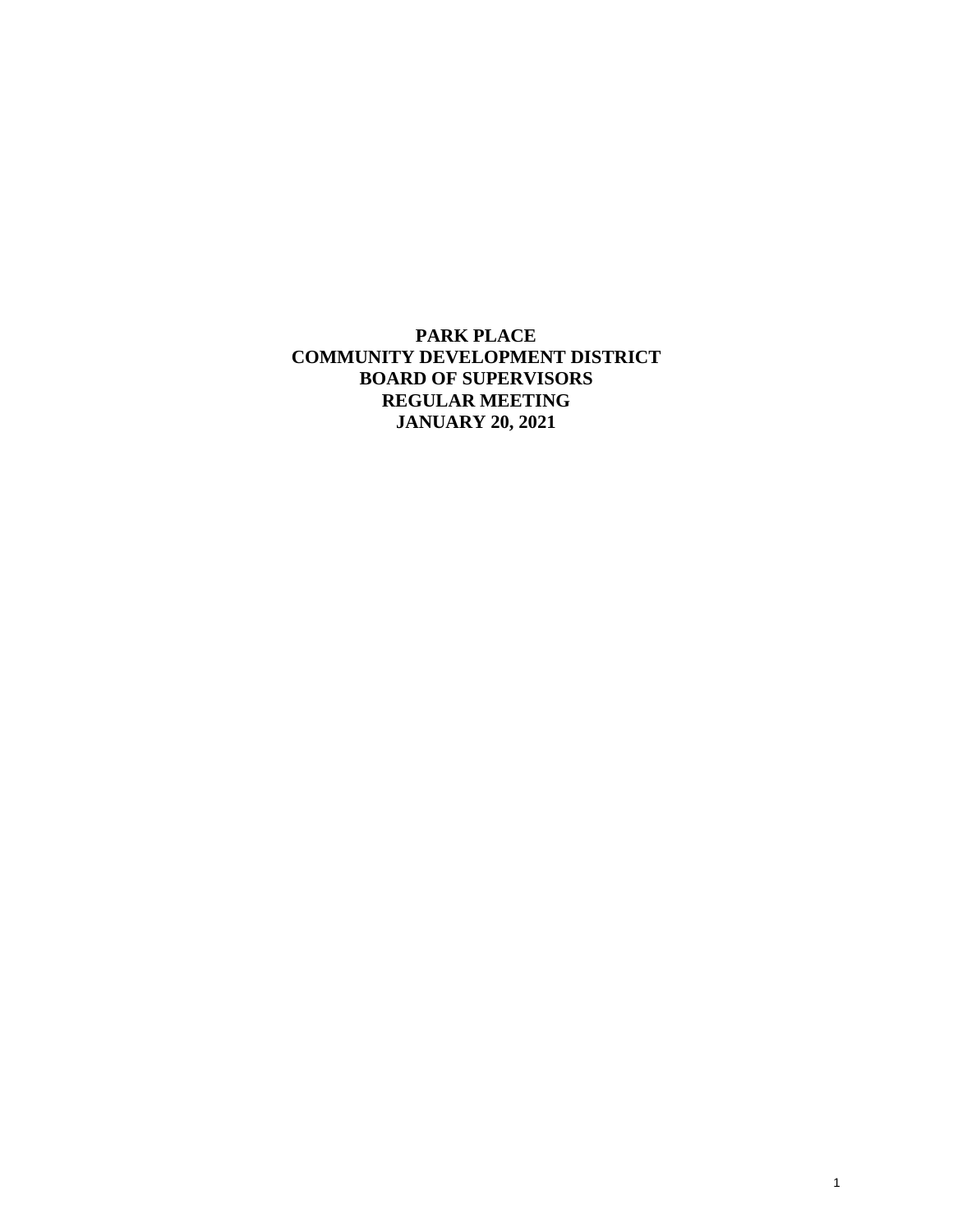## **PARK PLACE COMMUNITY DEVELOPMENT DISTRICT AGENDA WEDNESDAY, JANUARY 20, 2021**

## **4:00 p.m.**

The Lake House Located at 11740 Casa Lago Lane, Tampa, FL 33626

| <b>District Board of Supervisors</b> | Chair<br>Vice Chair<br>Supervisor<br>Supervisor | Darren Booth<br>David Levy<br>Andrea Jackson<br>Cathy Kinser-Powell |
|--------------------------------------|-------------------------------------------------|---------------------------------------------------------------------|
| <b>District Manager</b>              | Supervisor<br>Meritus                           | Erica Lavina<br>Brian Howell                                        |
| <b>District Attorney</b>             | <b>Straley Robin Vericker</b>                   | John Vericker                                                       |
| <b>District Engineer</b>             | Johnson Engineering                             | Phil Chang                                                          |

## *All cellular phones and pagers must be turned off while in the meeting room*

The meeting will begin at **4:00 p.m.** The **Business Items** section contains items for approval by the District Board of Supervisors that may require discussion, motion and votes on an item-by-item basis. If any member of the audience would like to speak on one of the business items, they will need to register with the District Administrator prior to the presentation of that agenda item. Agendas can be reviewed by contacting the Manager's office at (813) 873-7300 at least seven days in advance of the scheduled meeting. Requests to place items on the agenda must be submitted in writing with an explanation to the District Manager at least fourteen (14) days prior to the date of the meeting. The ninth section is called **Administrative Matters**. The Administrative Matters section contains items that require the review and approval of the District Board of Supervisors as a normal course of business. The tenth section is called **Staff Reports**. This section allows the District Administrator, Engineer, and Attorney to update the Board of Supervisors on any pending issues that are being researched for Board action. The final sections are called **Board Members Comments and Public Comments**. This is the section in which the Supervisors may request Staff to prepare certain items in an effort to meet residential needs. The Audience Comment portion of the agenda is where individuals may comment on matters that concern the District. Each individual is limited to **three (3) minutes** for such comment. The Board of Supervisors or Staff is not obligated to provide a response until sufficient time for research or action is warranted. IF THE COMMENT CONCERNS A MAINTENANCE RELATED ITEM, THE ITEM WILL NEED TO BE ADDRESSED BY THE DISTRICT ADMINSTRATOR OUTSIDE THE CONTEXT OF THIS MEETING.

Public workshops sessions may be advertised and held in an effort to provide informational services. These sessions allow staff or consultants to discuss a policy or business matter in a more informal manner and allow for lengthy presentations prior to scheduling the item for approval. Typically, no motions or votes are made during these sessions.

Pursuant to provisions of the Americans with Disabilities Act, any person requiring special accommodations to participate in this meeting is asked to advise the District Office at (813) 873-7300, at least 48 hours before the meeting. If you are hearing or speech impaired, please contact the Florida Relay Service at 1 (800) 955-8770, who can aid you in contacting the District Office.

Any person who decides to appeal any decision made by the Board with respect to any matter considered at the meeting is advised that this same person will need a record of the proceedings and that accordingly, the person may need to ensure that a verbatim record of the proceedings is made, including the testimony and evidence upon which the appeal is to be based.